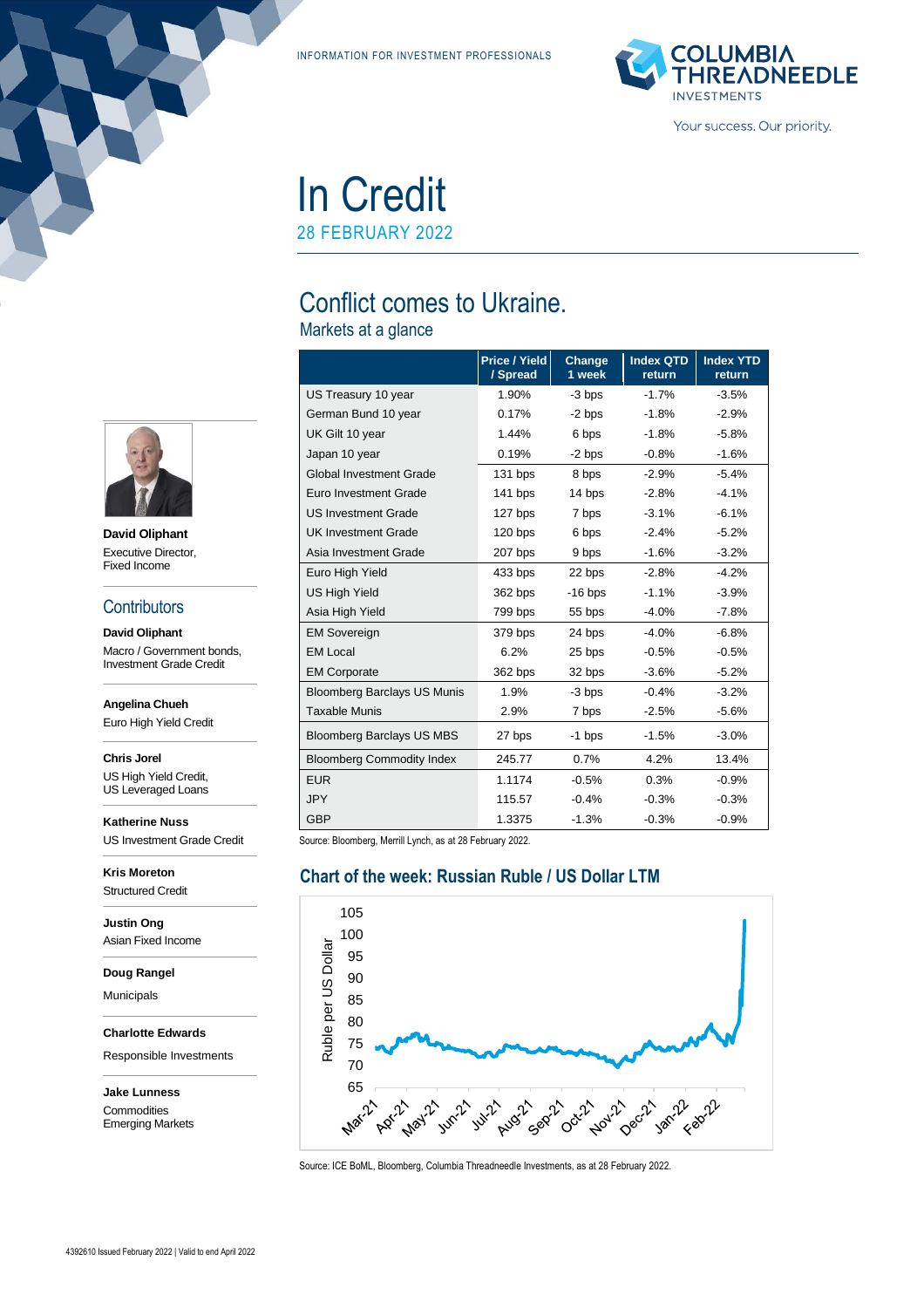#### Macro / government bonds

What a year it has been for financial markets: and not in a good way. Investors have had to deal with rising inflation expectations, the fear of monetary policy recalibration, increasing real yields (and discount rates), a new iteration of the pandemic and most recently simmering geopolitical tensions that became outright conflict between Russia and Ukraine. This means after years of strong returns asset markets are virtually all in negative return territory for 2022.

Last week the focus was on Russia's recognition of Donetsk and Luhansk as separate states and its invasion of Ukraine. This aggression prompted a series of responses from Europe, the US and elsewhere perhaps the most significant of which was that the Nord stream 2 pipeline, which was meant to transport Russia gas to Europe, was put 'on hold' and several Russia banks were excluded from the SWIFT payment system. In response the central bank of Russia doubled interest rates to 20%. Russia's ally Belarus also raised rates.

Government bond yields rallied in the face of declines in equity prices and a widening in credit spreads. By the start of this week yields were a few basis points lower in the US week-on-week. Economic data was of less importance, though US consumer confidence dipped to a five-month low while the composite PMI data out of both Europe and the US was robust especially in the service sector. At the end of the week key personal consumption expenditure inflation data showed that inflation was at 5.2% y/y and the highest since the early 1980s. The yield curve continues to flatten as shorter dated, more interest rate sensitive bonds underperform their longer maturity cousins. The difference between 2 year and 10-year bonds has fallen to below 40bps; a move to an inverted curve where longer maturity bonds offer less yield than shorter term bonds is often considered a lead indicator of impending recession. We are not there yet!

#### Investment grade credit

If it has been tough for government bonds this year, it has been worse for investment grade credit. Excess returns (to governmnet bonds) are deeply in negative territory and YTD total returns are the worst (annual) since index data commenced in 1996. This year's cocktail of rising government bond yields with widening corporate bond spreads is a corrosive mix.

The good news from a valuation perspective is that spreads are no longer expensive, compared to either short or long-term averages while yields have almost doubled this year. Are we comparing 'apples with apples' though? The duration of the global index (according to data from ICE BoML), which was less than five years before the Global Financial Crisis has increased to around seven years today. Meanwhile, the average rating of the index has fallen from an A1 composite rating to A3 over the same period. So, more interest rate risk and a lower credit rating. Our view remains balanced for credit market spreads directionally from here. As mentioned, valuations look more appealing, though hardly cheap. Meanwhile, the unwind of supportive monetary policy conditions warrants attention, especially were central banks to seek to move interest rates into contraction at territory. Corporate results and expected corporate health continue to be healthy with the commodity/energy super cycle supporting materials and energy companies and economy lifting more cyclical businesses. Banks too seem to be enjoying a benign credit environment, rising margins, falling 'cost of risk' and relatively healthy investment banking conditions all the while with healthy capital ratios.

In specific news, BP is seeking to sell its holding in Russian oil company Rosneft (c.20% stake) and the Norwegian Sovereign Wealth fund appears to be divesting of its Russian assets as well.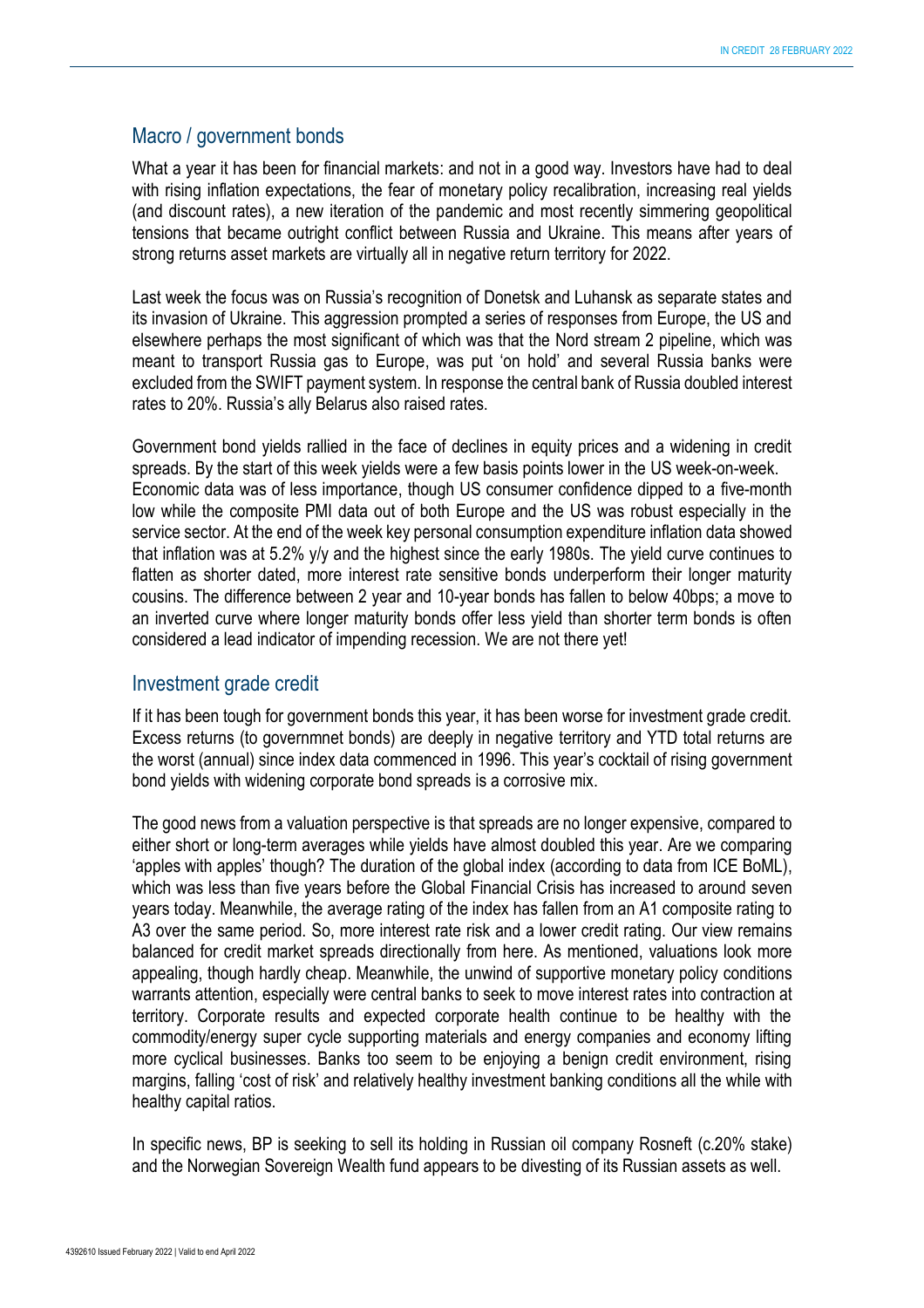#### High yield credit & leveraged loans

Following a significant repricing in response to a hawkish Fed to begin 2022, US high yield bonds were relatively stable despite volatility in equities and commodities over the past week as investors attempt to assess the economic implications of Russia's decision to order a military attack on Ukraine. The ICE BofA US HY CP Constrained Index returned 0.44% and spreads were 16bps tighter. According to Lipper, the asset class experienced a \$996m outflow, leaving YTD outflows at nearly \$19bn. Despite a late-week bounce alongside broader markets, leveraged loans endured their largest weekly decline since October 2020 as their relative resiliency in 2022 faded amid an escalation in geopolitical tensions. The average price of the J.P. Morgan Leveraged Loan Index declined \$0.47 over the week to \$97.60 and is now \$1.35 below the 2022 high. Inflows to leveraged loans continued with a \$913m contribution over the week. However, this was lowest inflow over the last seven weeks. YTD inflows to the asset class total more than \$15bn.

European high yield sold off last week as risk assets were impacted by the Russian/Ukraine crisis. Liquidity was poor with wider bid-offer spreads given the volatility of the market. Outflows continued though were modest compared to previous weeks and did not yet include any sales that may have occurred after the Russian invasion of Ukraine. Shortening maturity trading was seen; the primary market was shut as issuers continued to hold off bringing new issues due to the market volatility.

Given the geopolitical situation, the market focused on Russian exposures. Renault was shown to have one of the largest exposures as Russia is its second largest market, through its holding in Avtovaz, which produces Lada and Zhiguli as well as auto parts. Avtovaz is 6% of sales and was 13% of FY21. Sanctions are likely to have a negative impact, similar to the chip shortages effect.

#### Asian credit

Alibaba's Q3 operating results show that the company's domestic commerce business is seeing more macro headwind and higher competition. While the company's consolidated revenue rose to CNY252.6bn (+20.9% q/q, +9.7% y/y), its customer management revenue fell 1% to CNY100bn due to the macro slowdown, tougher competition and incentives given to merchants to adopt new value-added services. Its balance sheet remained strong with cash and short-term investment of CNY478bn compared with total debt of CNY139.6bn. The National Audit Office and China Banking Insurance Regulatory Commission (CBIRC) have directed banks and SOEs to report their exposure to Ant Group (32.75%-owned by Alibaba) and this led to further concerns about more potential regulatory measures in the consumer internet sector.

Economic Daily (a China-run newspaper) stated that the market has overreacted to the government's guidance that food delivery platforms should lower their service fees. This is related to the document released by fourteen ministries and regulator (including the NDRC, National Development and Reform Commission) on 18 February, which contain guidelines to support the recovery of services industries, with an emphasis on sectors that are significantly hit by the pandemic. While the document was not specifically targeted at the food delivery companies such as Meituan and Ele.me (owned by Alibaba), there was a statement that encourages the food delivery platforms to lower their service fees.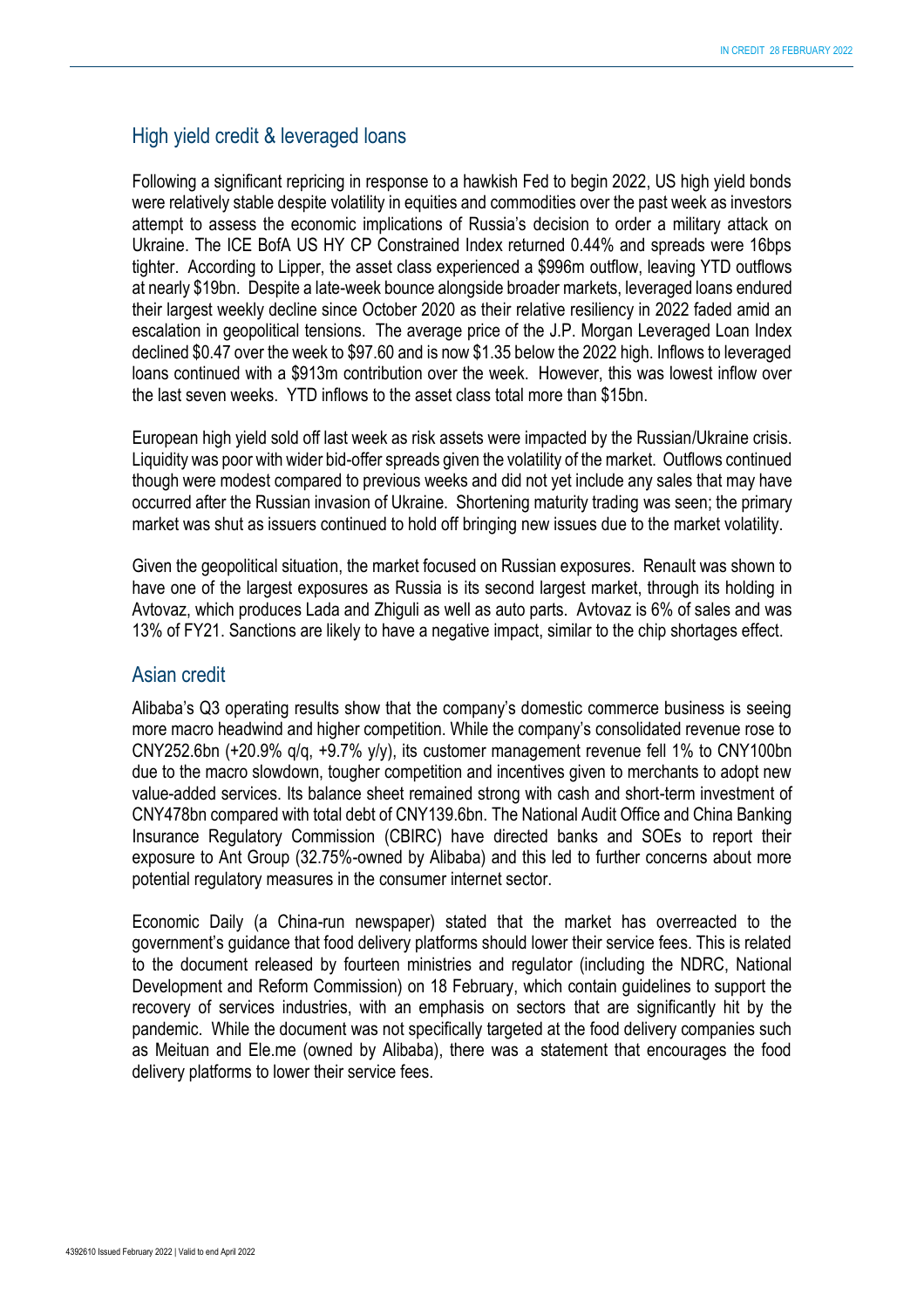#### Emerging markets

In response to the invasion of Ukraine the US, UK, Europe and allies will now exclude several Russian banks from the SWIFT payment system. Critically this will likely make the functioning of Russia's financial system incredibly difficult, while a former Russian finance minister has suggested this could cost Russia a 5% loss of GDP. From a European standpoint this will likely make the importing critical supplies of natural gas more difficult.

In response to sanctions the Russian Ruble is now down 26% YTD **(see chart of the week)**. Russia's stock index (MOEX) is down 29% since Valentine's Day. To make matters worse Russian sovereign bonds were downgraded to high yield by Moody's and S&P have placed them on a negative outlook. In response, Russia's central bank raised its interest rate by 10.5% to 20% and has imposed restrictions on the flow of capital, including banning foreigners selling Russian securities. Russian exporters of energy and metals were also ordered to sell 80% of their foreign exchange reserves to support the Ruble.

In China, US dollar bonds continued selling off due to global market volatility and expectations of a housing slump within China. In more positive news, developer Modern Land has reached a restructuring agreement with creditors. Elsewhere, major banks in the city of Nantong have slashed the down payment ratio by 10% to 20%. In central bank news Hungary raised interest rates a further 50bps to 3.4%; Belarus also hiked by 2.75% to 12%; and South Korea held rates at 1.25%.

#### **Commodities**

Oil prices rallied last week, with Brent up 3%. Prices surged as high as \$105 but moderated on Friday boosted by lighter touch sanctions and the news of proposed talks between Ukraine and Belarus. Brent is rallying as of this morning following the news of Russian banks being cut from the SWIFT payment system.

Aluminium prices also rose 3% on the week. The increase can be attributed to Russia's role in producing 6% of the world's supply, higher energy prices also drive up the cost of aluminium given the highly energy-intensive electrolysis process by which aluminium is made. Wheat rallied 6.9% due to the conflict in Ukraine. Gold declined by 0.6% last week; however, is up 3.1% YTD. Despite being heralded as "digital gold" bitcoin is down from \$46,000 to \$38,000 since the start of 2022.

#### Responsible investments

After a windy week in Europe, it's not surprising to find out that a record amount of wind power was produced across the continent. This did provide some relief to those nations who are reliant on outof-state fossil fuels, but not quite the reassurance needed given the energy crunch and conflict between Russia and Ukraine.

As March begins tomorrow, it seems we've only just about hit around half as much new specific use of proceeds issuance for this month compared to January (\$114bn was issued in January versus \$53bn so far for February, according to Bloomberg). It seems this is due to the lack of Social and Sustainability bond issuance we've seen in previous weeks; however, Green bond issuance is very much in line with previous months. Some market players still stand by their predictions of another record-breaking year of issuance. We'll have to wait and see what March brings.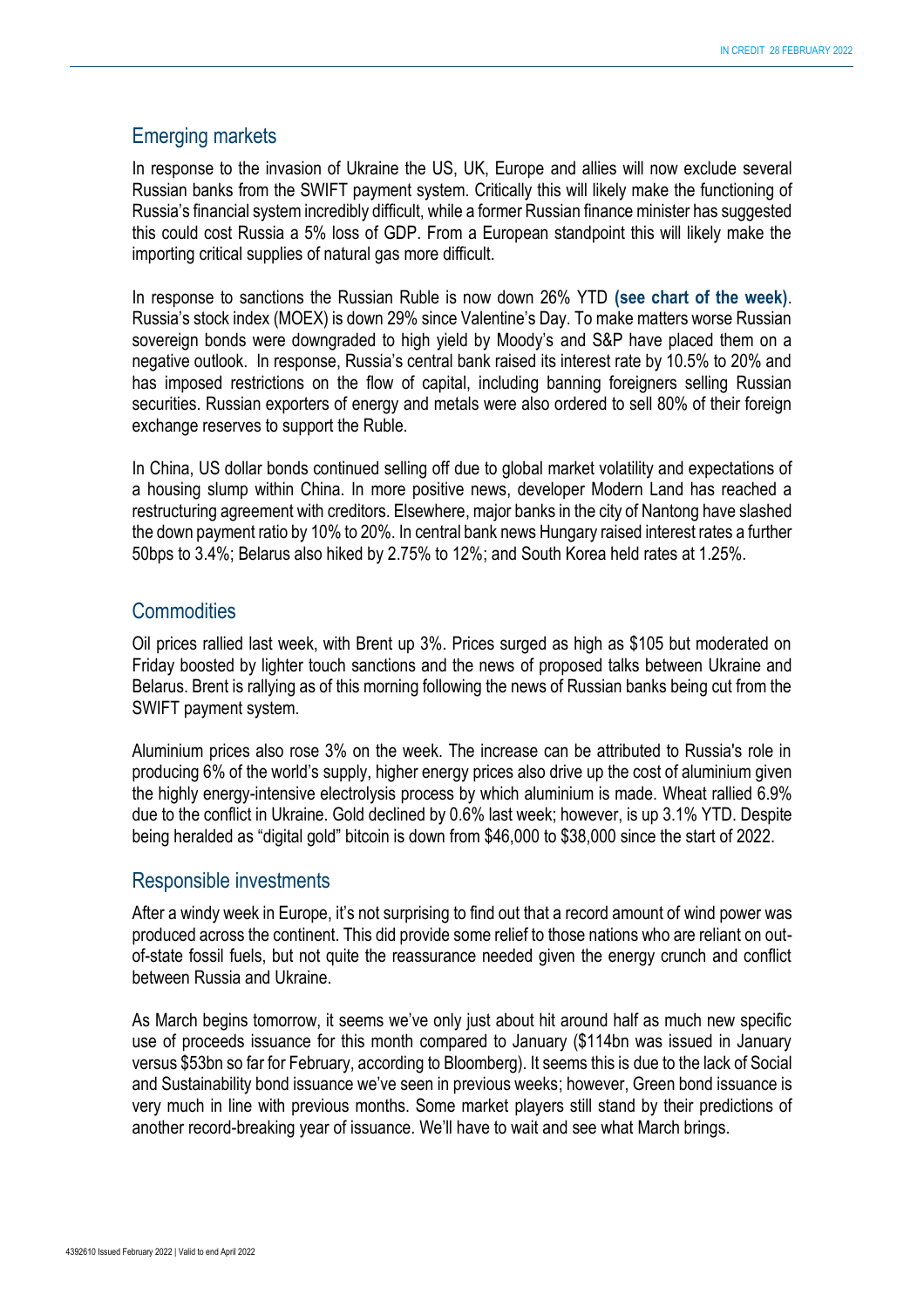## Summary of fixed income asset allocation views

### **Fixed Income Asset Allocation Views**

28th February 2022



| <b>Strategy and positioning</b><br>(relative to risk free rate)                      |                                                                                                                                                   | <b>Views</b>                                                                                                                                                                                                                                                                                                                                                                                                                                                                                                                                                                                                                                                                                                                                                                             | <b>Risks to our views</b>                                                                                                                                                                                                                                                                                                                                                                                                  |  |
|--------------------------------------------------------------------------------------|---------------------------------------------------------------------------------------------------------------------------------------------------|------------------------------------------------------------------------------------------------------------------------------------------------------------------------------------------------------------------------------------------------------------------------------------------------------------------------------------------------------------------------------------------------------------------------------------------------------------------------------------------------------------------------------------------------------------------------------------------------------------------------------------------------------------------------------------------------------------------------------------------------------------------------------------------|----------------------------------------------------------------------------------------------------------------------------------------------------------------------------------------------------------------------------------------------------------------------------------------------------------------------------------------------------------------------------------------------------------------------------|--|
| <b>Overall Fixed</b><br>Income<br><b>Spread Risk</b>                                 | Under- $\frac{1}{\sqrt{2} \cdot 1 - 1}$ 0 <sup>1</sup> + 1 <sup>1</sup> + 2 <sup>1</sup> weight                                                   | Although credit spreads have widened slightly, they are still<br>near all-time tights and leave little room for the growth story to<br>get derailed. Pockets of opportunity with deleveraging &<br>upgrade activity exist.<br>We are past the peak of economic growth, with high<br>expectations for tightening at March FOMC. The pullback in<br>forecasted liquidity has left opportunity for market volatility.<br>Uncertainty remains elevated as the Omicron variant spreads,<br>inflation fears revive, supply disruptions continue, monetary &<br>direct fiscal support wane, and unemployment benefits expire.                                                                                                                                                                   | Upside risks: the unique COVID recovery in<br>fundamentals allow spreads to rocket past all-<br>time tights. Spreads have spent extended<br>periods near tights in other periods as well.<br>Downside risks: Omicron worsens. Supply<br>chain disruptions and inflation persist to H2<br>2022. Simultaneous low unemployment, hiking<br>and slowing growth could cause a sell off or<br>recession.                         |  |
| <b>Duration</b><br>$(10-year)$<br>$(P' = Periphery)$                                 | Short $\begin{array}{cc} & \frac{1}{4} & \frac{1}{8} \\ -2 & -1 & 0 & +1 & +2 \\ 1 & 0 & 1 & +1 & +2 \end{array}$ Long                            | Carry offered by front end yields now attractive<br>ш<br>Longer yields continue to be capped by long-run structural<br>downtrends in real vields<br>Inflation likely to normalize over medium term<br>Hiking cycles to be shortened by easing inflation and<br>moderating demand                                                                                                                                                                                                                                                                                                                                                                                                                                                                                                         | Inflationary dynamics become structurally<br>persistent<br>Labour supply shortage persists; wage<br>pressure becomes broad and sustained<br>Fiscal expansion requires wider term premium<br>Long run trend in safe asset demand reverses                                                                                                                                                                                   |  |
| Currency<br>$E' = European$<br>Economic Area)                                        | ¥<br>EМ<br>Short $\frac{A\$ }{}_{-2} $\frac{1}{-1}$ $\frac{1}{0}$ $\frac{1}{+1}$ $\frac{1}{+2}$ Long                                              | The potential for an end to negative rates in the eurozone is<br>significant for the Euro given non-linearities around the zero<br>bound<br>Experience of past cycles suggests the Dollar fares less well at<br>the start of a cycle, tum neutral USD for now                                                                                                                                                                                                                                                                                                                                                                                                                                                                                                                            | о<br>ECB concludes no risk of second round<br>inflation effects and leaves policy on hold<br>п<br>BoE meets lofty market expectations for hikes                                                                                                                                                                                                                                                                            |  |
| <b>Emerging</b><br><b>Markets Local</b><br>(rates (R) and<br>currency (C))           | Under- $R$<br>weight -2 $1 - 1 - 1 - 1 + 1 + 2$ weight                                                                                            | ■ Russia/Ukraine conflict cautions against aggressive positioning<br>Aggressive Fed pricing may now open the door to selective<br><b>EMFX</b> performance<br>EM real interest rates relatively attractive, curves steep in<br>places                                                                                                                                                                                                                                                                                                                                                                                                                                                                                                                                                     | Negative sentiment shock to EM fund flows<br>т<br>Central banks tighten aggressively to counter<br>ш<br>fx weakness<br><b>EM inflation resurgence</b><br>EM funding crises drive curves higher and<br>steeper<br>Tightening global financing conditions<br>ш                                                                                                                                                               |  |
| <b>Emerging</b><br><b>Markets</b><br>Sovereign<br><b>Credit (USD</b><br>denominated) | Under- $\frac{2}{\sqrt{1}-1}$ 0 <sup>1</sup> +1 <sup>1</sup> +2 <sup>1</sup> weight                                                               | Valuations are getting more attractive, although for reason<br>DM tightening financial conditions will unevenly impact EM<br>credit and EMFX as many countries have already responded to =<br>inflation through hikes<br>Dispersion in outlooks across EM is rising as the recovery<br>$\mathbf{u}$<br>begins at different paces. Countries with commodity exposure<br>and better fiscal adaptability rise to the top.<br>Index composition changes over the last 5 years have added a $\vert \bullet \vert$<br>٠<br>lot of duration to the sector, leaving especially IG EM<br>vulnerable. We prefer HY EM (selectively)                                                                                                                                                                | Spillover from China's credit woes or Russia-<br>Ukraine aggression<br>A replay of 2013 occurs with a taper tantrum or<br>swift appreciation of the USD<br>Growth scars from COVID persist and hurt<br>commodity prices & ability to grow out of<br>deficits.<br>There are even further delays in mass<br>vaccination outside of DM                                                                                        |  |
| Investment<br><b>Grade Credit</b>                                                    | Under-<br>weight $\begin{array}{cc} 1 & 0 \\ -2 & -1 & 0 \\ 1 & 1 & +1 \\ 2 & 0 & -1 \end{array}$ Over-                                           | US spreads are the tightest since 2005, when average credit<br>quality was higher and duration was 50% lower.<br>IG has been historically resilient in the face of inflation, even if<br>other sectors may benefit more from it.2021 Q3 eamings<br>supported this, now looking to Q4 results.<br>Good fundamentals, with strong balance sheet management,<br>٠<br>M&A and deleveraging from capital management & sales<br>growth                                                                                                                                                                                                                                                                                                                                                         | G bonds further cement their place in global<br>investors' portfolios as safe assets, replacing<br>government bonds.<br>M&A and shareholder enhancing activities<br>pick up, but most are leverage neutral.                                                                                                                                                                                                                |  |
| <b>High Yield</b><br><b>Bonds and</b><br><b>Bank Loans</b>                           | Under-<br>weight $-2$ $-1$ $0$ $+1$ $+2$ weight                                                                                                   | Spreads are nearly to all-time tights, although credit quality has $\blacksquare$<br>improved through defaults and ample liquidity Runway left in<br>HY recovery trade rising stars<br>Bank loans are attractive as they have shown better<br>performance relative to corporates, although flows amid hiking<br>expectations have increased valuations<br>$\blacksquare$ The best performing parts of these sectors have been the most $\blacksquare$<br>volatile and lowest quality.<br>Defaults are set to continue near historic lows due to the rapid<br>recovery and ability to remove near-term maturities by<br>companies across the credit spectrum.                                                                                                                             | The reach for yield continues to suppress<br>spreads, although mounting negative<br>headwinds (inflation, supply disruptions) are<br>increasing pressure for higher yields.<br>Waves of ratings upgrade begin to occur into<br>$\overline{\phantom{a}}$<br>this year.<br>There are few exogenous shocks that shake<br>the tight spread environment.                                                                        |  |
| <b>Agency MBS</b>                                                                    | Under- $\frac{1}{\sqrt{2} \cdot 1} \cdot \frac{1}{\sqrt{2} \cdot 1} \cdot \frac{1}{\sqrt{2} \cdot 1} \cdot \frac{1}{\sqrt{2}}$<br>Over-<br>weight | • Overall, the risk/reward mix remains asymmetric.<br>Valuations continue to widen on hawkish language;<br>however, valuations remain rich and carry in many<br>Specified Pools and CMO deals remain unattractive.<br>Spreads still tight to similar Fed taper and QT regimes<br>The Fed's taper was well advertised and saw a muted<br>٠<br>market reaction upon official announcement.                                                                                                                                                                                                                                                                                                                                                                                                 | Housing activity slows considerably and<br>prepays move back down to normal levels,<br>without denting households' ability to service<br>mortgages.<br>Uncertainty the Fed taper schedule and long-<br>term position                                                                                                                                                                                                       |  |
| <b>Structured</b><br><b>Credit</b><br>Non-Agency<br><b>MBS &amp; CMBS</b>            | Under- $\overline{C_1C_2C_3C_4}$ -1 $\overline{C_1C_4}$ +1 +2 weight                                                                              | Our preference remains for Non-Agency RMBS and CLOs<br>ш<br>Spread tightening seems somewhat excessive per credit<br>quality but seeing repricing risk premiums in new issues.<br>Keeping an eye on sentinel slight upticks in defaults<br>$\blacksquare$<br>RMBS: Housing continues to outperform in the recovery<br>$\mathbf{r}$<br>with constrained supply and strong balance sheets &<br>demographics. Affordability waning but near average.<br>Anticipating more supply in 2022. Valuations less<br>compelling but offer stable carry in de-risked portfolios.<br>• CMBS: Most segments maintain strong fundamentals with<br>retail & hospitality improving. Spreads outperforming other<br>structured segments.<br>• CLOs: Attractive with fundamentals, waiting for issue pickup | $\blacksquare$ Attractive shorter duration deals coming into<br>market, provide less carry<br>• Changes in consumer behavior in travel and<br>retail last post-pandemic.<br>■ Work From Home continues full steam-ahead<br>post-pandemic (positive for RMBS, negative<br>for CMBS).<br>SOFR transition slows CLO new issuance<br>Rising interest rates may dent housing market<br>strength but seems unlikely to derail it |  |
| <b>Commodities</b>                                                                   | Under- $\sqrt{\frac{1}{1 - 1} + \frac{1}{1 - 2}}$ Over-<br>weight -2 -1 0 +1 +2 weight                                                            | ■ o/w Copper & Lead vs Zinc<br>u/w Livestock<br>u/w Gold<br>■ o/w Oil                                                                                                                                                                                                                                                                                                                                                                                                                                                                                                                                                                                                                                                                                                                    | Renewed Covid lockdowns<br>Global Recession                                                                                                                                                                                                                                                                                                                                                                                |  |